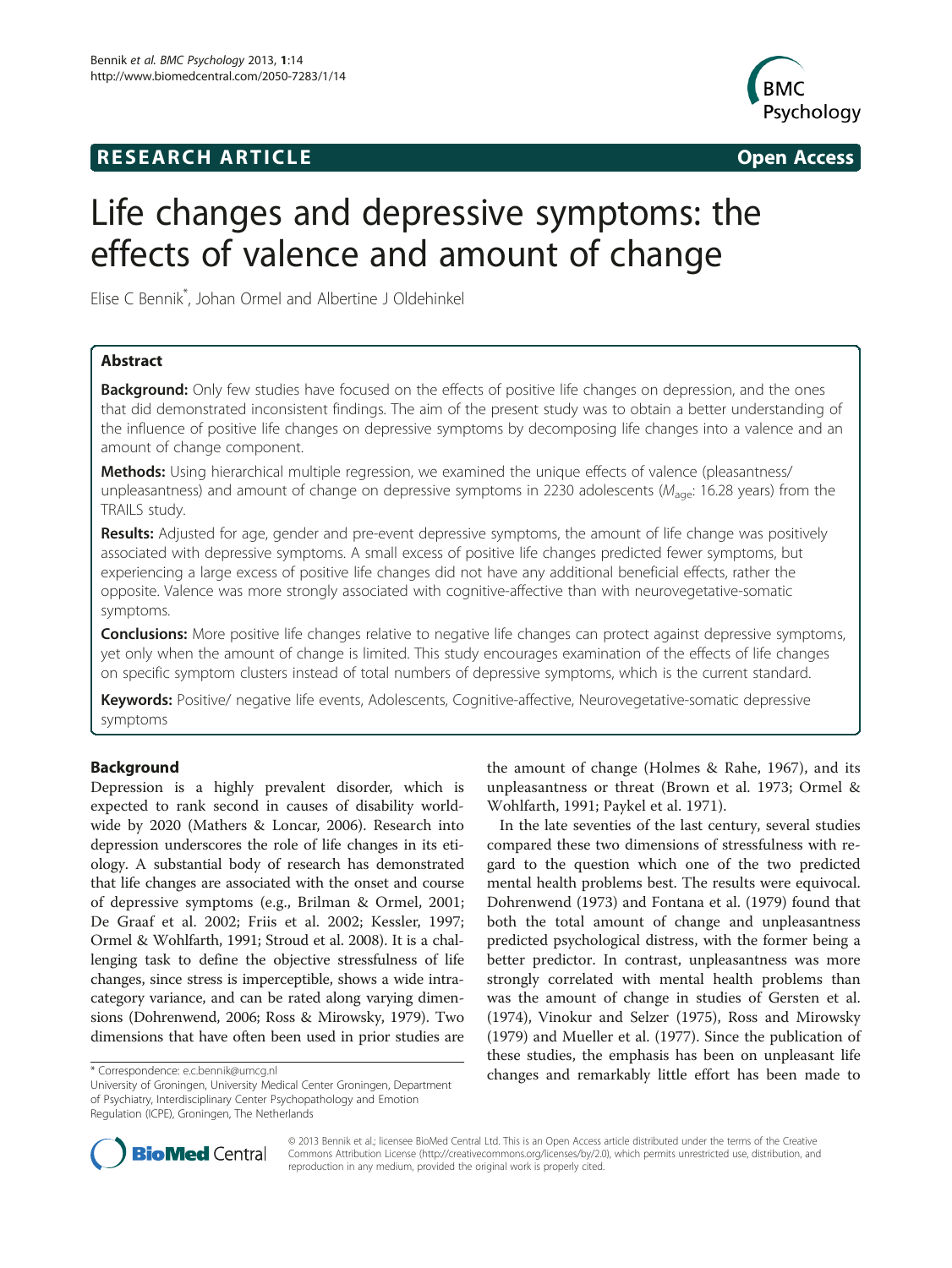disentangle the effects of unpleasantness and amount of change.

Due to the focus on unpleasantness rather than the total amount of change, research on life changes has been characterized by a preponderance of studies on the influence of negative life changes on depression. Many life changes are, to some degree, both pleasant and unpleasant (Ormel & Wohlfarth, [1991\)](#page-9-0), but for the sake of clarity we will refer to a negative life change when the life change is largely unpleasant and to a positive life change when the life change is largely pleasant. Seligman, initiator of the positive psychology movement (Baumeister et al. [2001\)](#page-9-0), argued for a shift from the negative focus dominating the psychology field towards a more positive focus in 1991. His call increased the interest in beneficial influences of positive stimuli on mental health somewhat, but still few studies have focused on the effects of positive life changes on mental health. The ones that did demonstrated inconsistent findings. Some studies found that positive life changes were associated with increased life satisfaction (Lu, [1999](#page-9-0)) and remission of depression (Gledhill & Garralda, [2011;](#page-9-0) Kessler, [1997;](#page-9-0) Needles & Abramson, [1990;](#page-9-0) Oldehinkel et al. [2000\)](#page-9-0), as well as with a diminished effect of negative life changes on distress (Reich & Zautra, [1981\)](#page-9-0), depression (Cohen & Hoberman, [1983;](#page-9-0) Dixon & Reid, [2000](#page-9-0); Leenstra et al. [1995](#page-9-0)) and self-esteem (Cohen et al. [1987\)](#page-9-0). In contrast, other studies revealed no direct association between positive life changes and mental health (Needles & Abramson, [1990](#page-9-0); Sarason et al. [1978](#page-9-0)), or even an association with increased distress (Brown & McGill, [1989](#page-9-0); Hirsch et al. [1985](#page-9-0)) and risk of depression (Overbeek et al., [2010](#page-9-0)).

Distinguishing between the valence (i.e., the pleasantness or unpleasantness) of life changes and the amount of change could provide an explanation for the inconsistent findings with regard to the effect of positive life changes on depressive symptoms. Assuming that a pleasant experience generally reduces depressive symptoms, whereas the effort required to adjust to (any) change rather tends to increase symptoms (Coddington, [1972\)](#page-9-0), we propose that two opposite forces are acting in the case of positive life changes. Which one of the two dominates will depend on the relative amount of pleasantness and amount of change. In case of a negative life change, both the valence and the change component act in the same direction (i.e., towards more depressive symptoms), which explains why findings regarding negative life changes have been considerably more consistent than those regarding positive life changes. Because negative and positive life changes often co-occur and interact in depressed individuals (Overbeek et al., [2010\)](#page-9-0), the effects of both types of changes should be studied in conjunction, taking into account their overall valence and amount of change (Shahar & Priel, [2002\)](#page-10-0).

We hypothesize that the association of both valence and amount of change with depressive symptoms is not represented by a straight line, but curvilinear. With regard to amount of change, this hypothesis is based on the assumption that amount of change is only related to depressive symptoms above a certain threshold and on a study by Wildman and Johnson [\(1977\)](#page-10-0), who found a curvilinear relationship between amount of change and mental health. With regard to valence, we expect depressive symptoms to be more strongly related to an excess of unpleasantness (negative valence) than to an excess of pleasantness (positive valence) for two reasons. The first reason is that most adolescents did not have any, or only few, depressive symptoms, resulting in little variation left to benefit from a high amount of positive life changes relative to the amount of negative life changes (ceiling effect). The second reason is that depressive symptom measures cover only the negative part of the continuum ranging from happiness to depression.

It is generally acknowledged that depression is a heterogeneous disorder, which entails different underlying pathologies (Chen et al. [2000](#page-9-0); Kendler et al. [1996;](#page-9-0) Ormel & de Jonge, [2011](#page-9-0)). Neurovegetative-somatic symptoms (appetite or weight change, sleep problems, psychomotor agitation or retardation, fatigue) and cognitive-affective depressive symptoms (depressed mood, loss of interest, feeling worthless, guilt, and suicidal ideation) have been found to be differentially associated with demographic characteristics, comorbid problems, clinical characteristics of the depression, and personality traits (Lux & Kendler, [2010\)](#page-9-0), as well as with cardiac autonomic and HPA axis function (Bosch et al., [2009\)](#page-9-0). Moreover, Keller et al. ([2007\)](#page-9-0) demonstrated that chronic stress was particularly strongly associated with symptoms like fatigue and hypersomnia, while losses (death of loved ones and romantic breakups) were rather marked by anhedonia, appetite loss, and guilt. Hence, although it has, to our knowledge, never been examined directly, it is well conceivable that the relative importance of the valence and amount of life change differs among depressive symptoms.

Valence might be especially associated with cognitiveaffective symptoms. Cognitive diathesis-stress theories of depression postulate that individuals with a negative cognitive diathesis tend to make negative inferences about the causes, consequences, and self-implications of a life change (Abramson et al. [1989](#page-9-0); Beck, [1987](#page-9-0)). Most likely, these inferences are based on the valence rather than the amount of life changes. These negative inferences are believed to induce hopelessness and, in turn, other cognitive-affective symptoms (Abramson et al. [1978](#page-9-0)). Conversely, the attribution of positive life changes to internal, global and stable causes may reduce hopelessness and associated cognitive-affective symptoms (Needles & Abramson, [1990\)](#page-9-0). The amount of life change,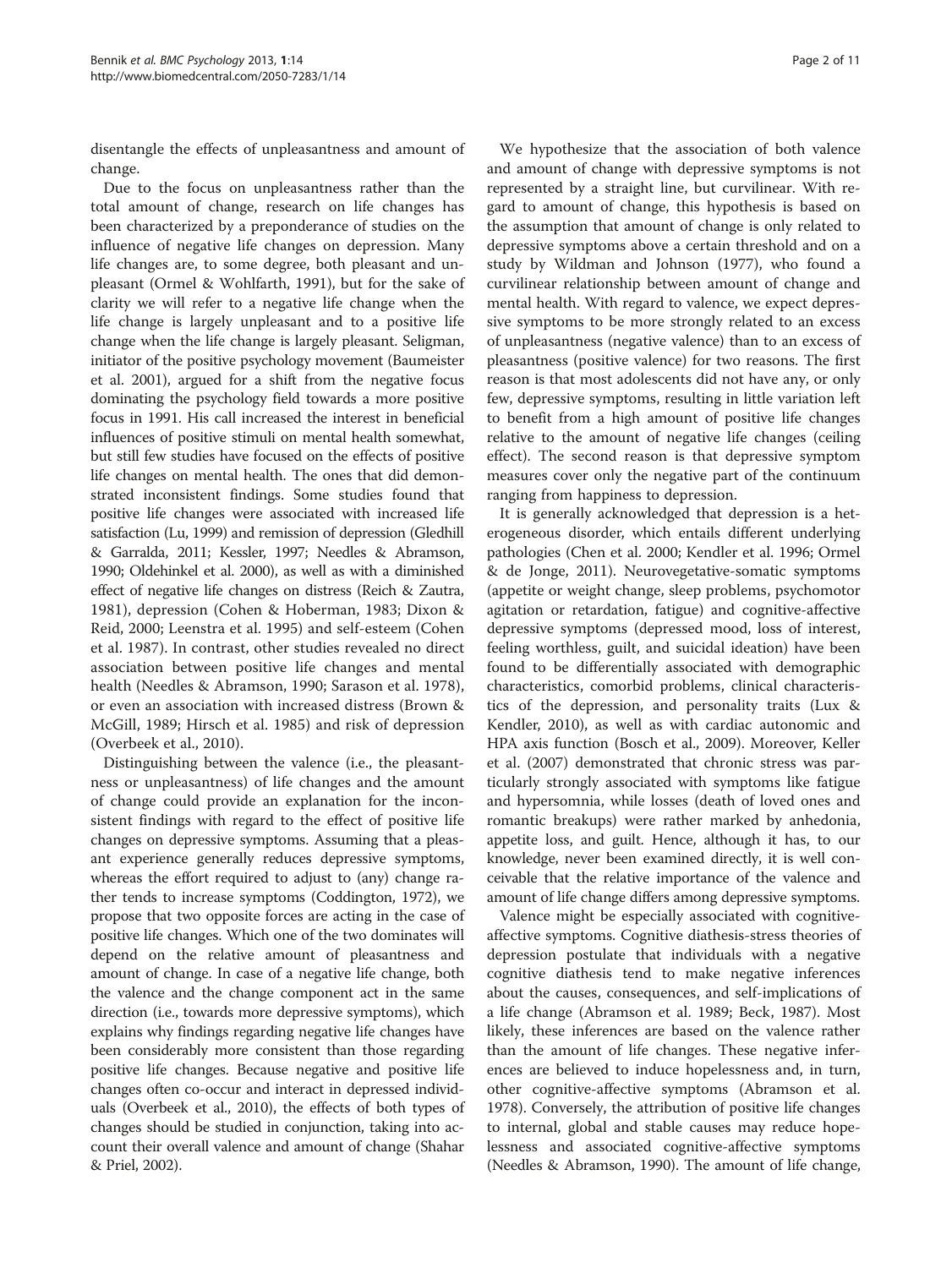on the other hand, might be more strongly associated with neurovegetative-somatic symptoms, because every change requires energy. Frequent or persistent exposure to situations that require energy (i.e., life changes) may take more energy than is easily available and hence lead to lack of energy or disruption of physiological processes such as metabolism and diurnal rhythm. This idea was already expressed in 1936 by Selye, who postulated that organisms have a generalized defense reaction to adapt to challenging stimuli consisting of three phases: alarm phase, resistance and exhaustion. The third phase is only reached when exposure to stressors persists (Selye, [1936\)](#page-10-0). Recent chronic stress research in humans underpins this idea (Armon et al. [2008](#page-9-0); Grossi et al. [2003](#page-9-0)). Thus, neurovegetative-somatic depressive symptoms are hypothesized to be more strongly associated with the amount of life change than with valence.

The goal of the present study was to disentangle the effects of valence and the amount of life change with regard to the development of depressive symptoms. Most studies on the unique influences of valence and amount of change on mental health were conducted back in the late seventies of the last century, after which this topic has been mainly neglected. We gave new impetus to these findings by measuring depressive symptoms instead of global mental health, and by using regression analyses which allowed us to adjust for multiple confounders (including pre-event depressive symptoms) and to model curvilinear effects. In addition to a sum score of depressive symptoms, we examined the effect of two sub dimensions, that is, cognitive-affective and neurovegetative-somatic symptoms. We hypothesized that (1) valence and the amount of life change are independently associated with subsequent depressive symptoms; (2) the association of valence and amount of change with depressive symptoms is curvilinear; and (3) valence is associated most strongly with cognitiveaffective symptoms, whereas amount of change is associated most strongly with neurovegetative-somatic symptoms. These hypotheses were examined in a large sample of adolescents ( $N = 2230$ ) from the Dutch TRacking Adolescents' Individual Lives Survey (TRAILS). Adolescents are an interesting study target because they often experience changes in many life domains and the incidence of depression rises considerably during this life phase (Kessler et al. [2001\)](#page-9-0). Disentangling valence and the amount of life change may be a fruitful approach to a better understanding of the influence of positive life changes on depression, and to further explore the heterogeneity of depressive symptoms.

#### Methods

#### Participants and procedure

This study is part of TRAILS, a prospective cohort study of Dutch adolescents. The study was approved by the

Dutch Central Committee on Research Involving Human Subjects. Data present in this article are from the second and third wave of TRAILS, which ran respectively from September 2003 to December 2004 and September 2005 to Augustus 2008. The sample selection consisted of two steps. First, 3483 names and addresses of all inhabitants born between October 1, 1989 and September 30, 1990 (first two municipalities) or October 1, 1990 and September 30, 1991 (last three municipalities), were collected at the selected municipalities. Second, primary schools (including schools for special education) within these municipalities were simultaneously approached with the request to participate in TRAILS. TRAILS staff approached eligible children and their parents only when they participated in school. Of the 135 primary schools within the municipalities, 122 (90.4% of the schools accommodating 90.3% of the children) agreed to participate in the study. Seventysix percent of the approached adolescents ( $N = 3145$ ) were enrolled in the study ( $N = 2230$ , 50.8% girls,  $M_{\text{age}} =$ 11.09 years,  $SD = 0.56$ ). All adolescents and their parents gave written informed consent. Detailed information about sample characteristics, sample selection and analysis of non-response bias has been reported elsewhere (de Winter et al., [2005](#page-9-0); Huisman et al., [2008\)](#page-9-0). Of the 2230 baseline participants, 96.4% ( $N = 2149$ , 51.0% girls,  $M_{\text{age}} =$ 13.65,  $SD = 0.53$ ) participated in the second wave (T2), which was held two to three years after the first wave (T1). At the third wave (T3), which was held two to three years after wave 2, the response was  $81.4\%$  ( $N = 1816$ , 52.3% girls,  $M_{\text{age}} = 16.27$ ,  $SD = 0.73$ ).

#### Measures

Depressive symptoms Depressive symptoms were assessed with the Youth Self-Report (YSR), a self-reported evaluation of the child's emotional and behavioral problems in the past 6 months (Achenbach & Rescorla, [2001](#page-9-0)). The 13 items of the YSR Affective Problems scale (Cronbach's  $\alpha$  = .76, test-retest reliability:  $r = .79$ ) reflect symptoms of a Major Depressive Episode according to the DSM-IV (Achenbach et al., [2003](#page-9-0)). Participants were asked to rate the items on a 3-point scale  $(0 = not true, 1 = sometimes or a bit true,$  $2 =$  often or very true). The scale score reflects the sum score of the individual items (T2:  $M = 3.57$ ,  $SD = 3.38$ , T3:  $M = 3.81$ ,  $SD = 3.50$ ). A high level of depressive symptoms was defined as a sum score of 7.0 (85<sup>th</sup> percentile) or more, which has been established as a good predictor of clinical depressive episodes in adolescents (Aebi et al. [2009\)](#page-9-0). Adolescents with a score below 7.0 were indicated as having low level of depressive symptoms. This cut-off score was also used to define transition groups. For example, adolescents who scored below 7.0 at T2 and above 7.0 at T3, were classified as having moved from low to high levels of depressive symptoms.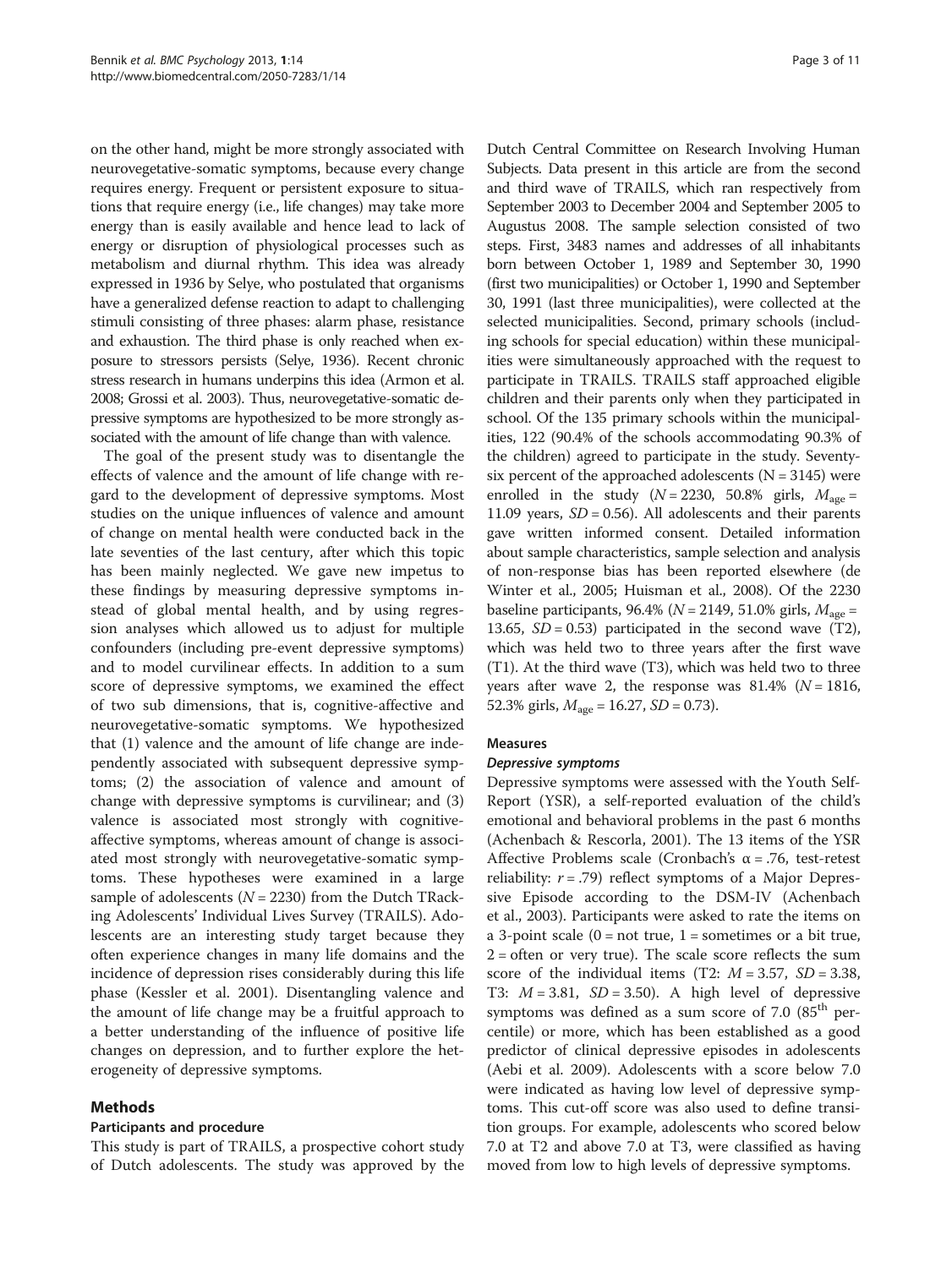Based on our understanding of the constructs measured by the scales and confirmative factor analyses, 12 items (the item "I sleep more than most other children" was omitted from the scales in order to increase internal consistency) of the Affective Problems Scale were divided into two scales, namely neurovegetative-somatic symptoms (less sleep, sleeping problems, overtiredness, loss of energy and eating problems) and cognitiveaffective symptoms (anhedonia, depressed mood, crying a lot, feelings of worthlessness, feelings of guilt, self-harm and suicide ideation). More details about the construction of the scales are described in the article of Bosch et al. ([2009](#page-9-0)). Cronbach's alphas for the neurovegetative-somatic symptoms scale were .64 and .67 and for the cognitiveaffective symptoms scale .73 and .74 for the T2 data and the T3 data, respectively.

Life changes Life changes were measured using the Turning Point Questionnaire (TPQ), which was specifically developed for TRAILS. Adolescents were asked to indicate in which of seven life domains positive or negative changes had occurred in the preceding two years. The domains were romantic relationships, friendships, achievements, family, peer group, school and religion. School was excluded from the analyses because of a low test-retest reliability ( $\kappa = .48$ ), and religion because only very few ( $< 3\%$ ) of the adolescents reported a life change in this domain. Analyses with inclusion of the school domain in the analyses yielded nearly the same results as analyses without changes in the school domain except that the effects of amount of change and valence were slightly larger than without the life change scores in the school domain. An important feature of the TPQ is that it is symmetrical, in that positive and negative life changes are assessed with regard to the same domains. With regard to family, for instance, the two life changes assessed are 'There has been a change in your family for the better' (positive life change) and 'There has been a change in your family for the worse' (negative life change). Please note that the valence and amount of life change scores are not based on the actual number of life changes, but on the number of life domains in which the adolescent experienced a change in the preceding two years.

The TPQ test-retest reliability across a period of two weeks was examined in a sample of 150 adolescents  $(M<sub>age</sub> = 16.57, SD = 0.75, 52.7% boys)$ , who followed preuniversity (47.3%) or higher general secondary education (52.7%) at two different schools. The test-retest reliabilities (Cohen's kappa) for the different domains of change ranged from .59 to .78. The test-retest correlation (Spearman rho) of the sum scores for positive and negative life changes were, respectively,  $.81$  ( $p < .01$ ) and  $.78$  $(p < .01)$  (Bennik et al., [2011](#page-9-0)).

Based on these sum scores we constructed two measures: (1) the amount of change, which refers to the total number of life changes irrespective of valence; and (2) the valence of the life changes, which was calculated as the number of domains with positive life changes minus the number of domains with negative life changes (i.e., the higher the valence, the larger the relative number of positive life changes). We chose a difference score of positive life changes minus negative life changes instead of a ratio score of positive life changes divided by negative life changes because some adolescents experienced zero negative life changes, and it is mathematically not possible to divide a number by zero.

The Turning point questionnaire was only administered at T3, covering the period between T2 and T3. Therefore only life change measures between T2 and T3 were available. Depressive symptoms were measured at T1, T2 and T3, but we only used the data from T2 and T3 since we were interested in the influence of life changes on depressive symptoms at T3, adjusted for the depressive symptoms before the life changes took place (at T2).

#### Statistical analyses

All analyses were performed with SPSS 18.0.3. (SPSS Inc., Chicago). Complete data from 1532 adolescents were available, while in 31.3% of the 2230 adolescents information was partly or wholly missing, presumably at random. We used multiple imputation techniques (Fully Conditional Specification and Predictive Mean Matching) to impute missing values in any of the included variables. Since Bodner [\(2008](#page-9-0)) recommended using at least as many imputations as the percentage of missing data, the number of imputations was 33. Significance levels (two-tailed) were set at  $p < .05$  for all analysis.

To test the hypothesis that Valence and Amount of change are independently associated with depressive symptoms, we conducted ordinary regression analyses. First, we screened data and examined assumptions for regression analyses. The variance inflation factor (VIF) was calculated to check for multicollinearity. Since all the VIFs were below 1.8, there were no indications of multicollinearity. Assumptions of ordinary regression analyses were not fully met, but additional analyses with robust regression yielded results that corroborated the ones found with ordinary linear regression results. We chose to present the results of the ordinary linear regression analyses in this article because these models provided more relevant information (i.e., proportion explained variances and betas) than robust regression models. The dependent variable was depressive symptoms at T3. The Valence and Amount of change score were entered simultaneously in the model, so that we could assess their unique contribution, adjusted for each other. We also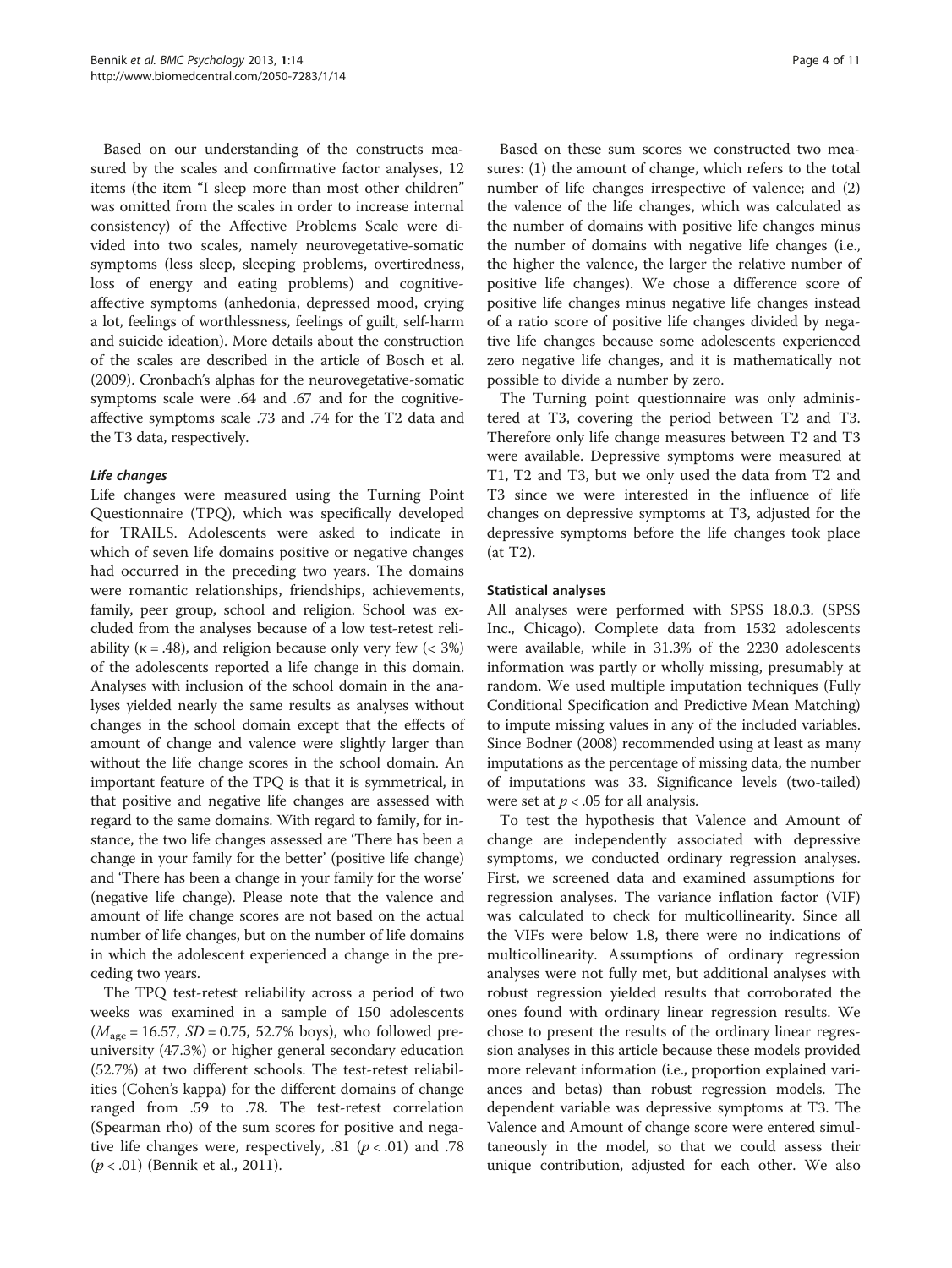controlled for T2 depressive symptoms, gender, and age. In a second step, quadratic terms of the Valence and Amount of Change scores were included in the model to investigate whether there was a curvilinear pattern in addition to the linear pattern. To prevent multicollinearity, the quadratic variables were centered (original variable minus its mean).

We have also considered incorporation of positive valence, negative valence, and amount of change separately in the models. However, since the total amount of change score is a linear combination (i.e., sumscore) of positive and negative changes, adding the amount of change score to a model with positive and negative life changes is statistically not possible. Hence, the only way to disentangle change and valence in a model with both positive and negative changes is to use difference scores. It is important to note that no information will be lost with our approach, because the separate effects of positive and negative life changes could be derived from the regression coefficients of valence and amount of change (B4 valence = B4 pos. changes – neg. changes; B5 amount of change  $= B5$  pos. changes  $+$  neg. changes). The regression coefficient of the specific effect of positive life changes is B4 valence + B5 amount of change, and the regression coefficient of the specific effect of negative life changes is –B4 valence + B5 amount of change.

We chose to use a difference score for valence and an amount of change score in the analyses, because these variables directly test our hypotheses about valence and change and are easy to interpret without loss of information of the absolute effects of positive and negative life changes. We do not have specific questions or hypotheses about the interaction of valence and amount of change and therefore we left them out the analyses.

As additional analysis to get closer to clinically meaningful findings, we examined whether Valence and Amount of change predicted a transition from low (T2) to high (T3) levels of depressive symptoms, or vice versa. This was tested in two logistic regression analyses; one involving adolescents with low levels of depressive symptoms at T2, with high versus low T3 symptom levels as outcome variable; and the other involving adolescents with high levels of depressive symptoms at T2, with low versus high T3 symptom levels as outcome variable.

Finally, ordinary linear regression analyses with, respectively, neurovegetative-somatic and cognitive-affective symptoms as dependent variables were performed to test whether Valence and Amount of change were differentially associated with different symptom clusters. To examine the unique influence of valence and amount of life change on the different symptom clusters we performed an additional ordinary linear regression analysis with the difference between the cognitive-affective and neurovegetativesomatic symptom scores as dependent variable.

#### Results

### Descriptive statistics

Table 1 shows the proportions of adolescents experiencing positive and negative life changes in each of the five domains. Adolescents reported more positive than negative life changes in most domains, except for family. The over report of positive life changes for the domains romantic relationship and peer group may be due to the development of romantic and adolescent friendship relationships which have not yet ended or not ended in an unpleasant manner (13–16 years). Descriptive statistics of the variables used in this study are listed in Table [2](#page-5-0). The Valence score and Amount of change score ranged respectively from −3 to 5 and from 0 to 10. These two life change variables were moderately correlated: the larger the excess of positive life changes, the larger the amount of change score. The correlations with gender and T2 depressive symptoms were very weak (Amount of change) or negligible (Valence).

#### Change in total depressive symptoms

Adjusted for gender, age, T2 depressive symptoms and each other, both Valence and Amount of change were associated with T3 depressive symptoms (see Table [3](#page-5-0)a). Valence had a negative effect on depressive symptoms which uniquely explained 2% of the variance ( $\mathbb{R}^2$  change = .020, F = 45.39,  $p < .001$ ); Amount of change had a positive effect on depressive symptoms at T3 and added 3.5% unique explained variance to the model ( $\mathbb{R}^2$  change = .035,  $F = 80.64$ ,  $p < .001$ ). All predictors together explained 32% of the variance in T3 depressive symptoms  $(R^2 = .318)$ . There were no indications that Valence predicted T3 depressive symptoms to a greater extent than Amount of change or vice versa (deducted from the overlapping confidence intervals). The effect of Valence was curvilinear, as indicated by a significant quadratic effect ( $\mathbb{R}^2$  change = .007,  $F = 8.76$ ,  $p < .001$  and see Table [3](#page-5-0)a), which is illustrated in Figure [1](#page-6-0): high amounts of unpleasantness had stronger effects on depressive symptoms than high amounts of pleasantness. The graph reached its nadir at about a Valence score of 3, indicating that an excess of more than three positive life change did not have

Table 1 Proportions and standard deviations of experienced life changes subdivided into different domains and valence

| Domains life changes  | Negative life change | Positive life change |  |  |  |
|-----------------------|----------------------|----------------------|--|--|--|
|                       | Proportion (SD)      | Proportion (SD)      |  |  |  |
| Romantic relationship | .13(.34)             | .37(.48)             |  |  |  |
| Friendship            | $.09$ $(.29)$        | .35(.48)             |  |  |  |
| Achievement           | .07(.26)             | .44(.56)             |  |  |  |
| Family                | .19(.39)             | .13(.33)             |  |  |  |
| Peer group            | $.03$ $(.17)$        | .32(.46)             |  |  |  |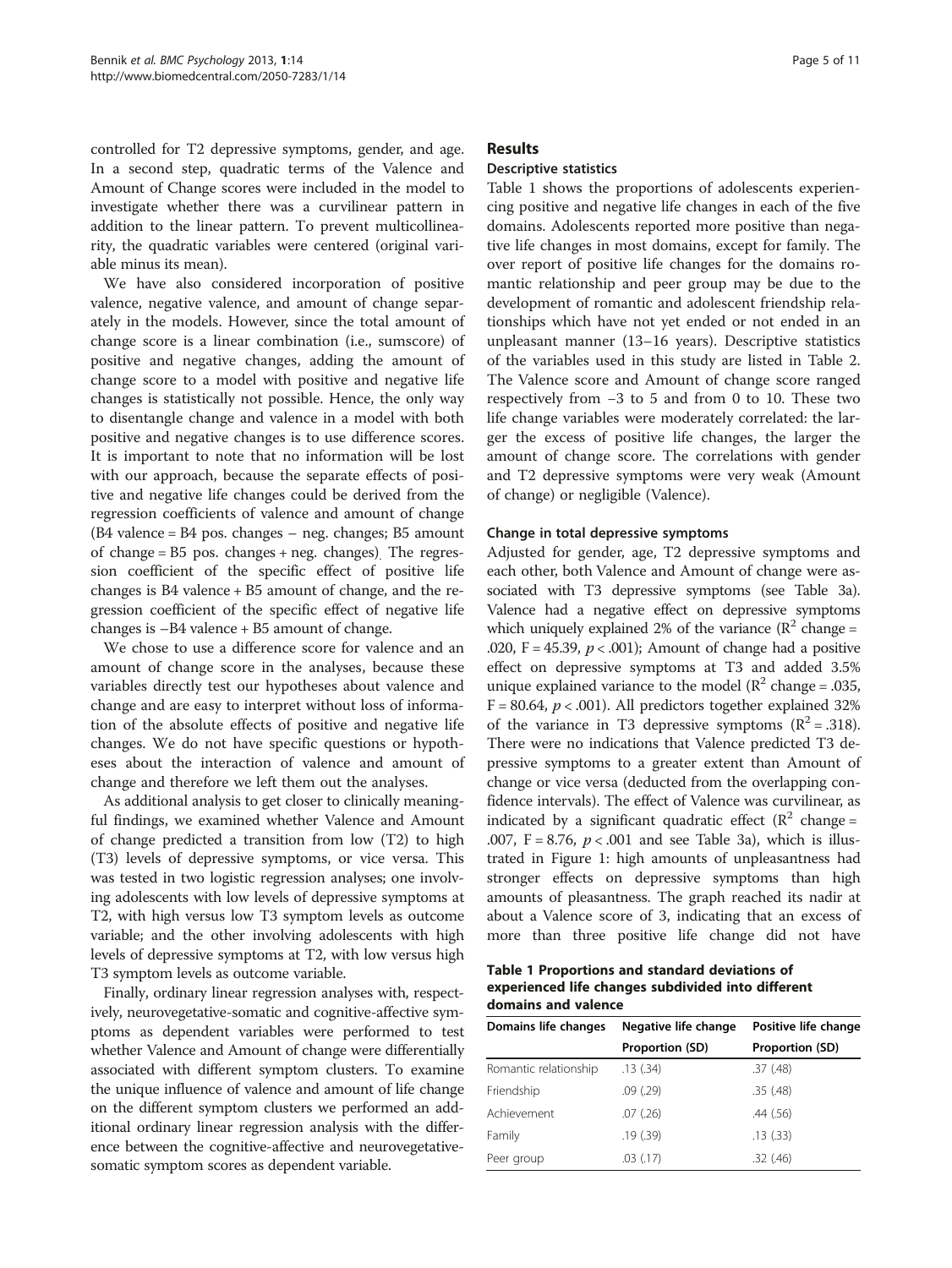| Variable                             | М     | SD   |          | 2       | 3        | 4        | 5       | 6        | 7        | 8        | 9     |
|--------------------------------------|-------|------|----------|---------|----------|----------|---------|----------|----------|----------|-------|
| 1. Gender ( $0 =$ girls, $1 =$ boys) | .49   | .50  |          |         |          |          |         |          |          |          |       |
| 2. T3 Age (years)                    | 16.29 | 0.72 | .01      |         |          |          |         |          |          |          |       |
| 3. T2 depr. symptoms <sup>a</sup>    | 3.57  | 3.38 | $-17**$  | $-0.02$ |          |          |         |          |          |          |       |
| 4. Amount of change <sup>b</sup>     | 2.12  | 1.65 | $-.08**$ | $-0.04$ | $.11***$ |          |         |          |          |          |       |
| 5. Valence <sup>c</sup>              | 1.08  | 1.29 | .01      | $-07**$ | $-0.02$  | $.53***$ |         |          |          |          |       |
| 6. T2 C-a symptoms                   | 1.40  | 1.91 | $-17**$  | $-01$   | $.78***$ | $.10***$ | $-0.03$ |          |          |          |       |
| 7. T2 N-s symptoms                   | 2.02  | 1.94 | $-14***$ | -.03    | $.88***$ | $.10***$ | $-0.02$ | $.46***$ |          |          |       |
| 8. T3 C-a symptoms                   | 1.30  | 1.90 | $-21**$  | $-00 -$ | $.39***$ | $.15***$ | $-10**$ | $.42***$ | $.29***$ |          |       |
| 9. T3 N-s symptoms                   | 2.32  | 2.06 | $-18**$  | .04     | $.45***$ | $.16***$ | $-0.03$ | $.32***$ | $.46***$ | $.45***$ |       |
| 10. T3: depr. symptoms <sup>a</sup>  | 3.81  | 3.50 | $-21**$  | .04     | $.50***$ | $.18***$ | $-06*$  | $.42***$ | $.45***$ | $.75***$ | .89** |

<span id="page-5-0"></span>Table 2 Correlations, means and standard deviations among the study variables

Note. M = mean, SD = standard deviation, *depr* = depressive, C-a = Cognitive-affective symptoms, N-s = Neurovegetative-somatic symptoms.<br><sup>a</sup>Sum score of total depressive symptoms. <sup>b</sup>Amount of change: sum score of negativ changes and number of negative life changes.

 $*p < .05$ .  $**p < .01$ .

| Table 3 Ordinary multiple regression models predicting respectively T3 depressive symptoms (3a), T3           |
|---------------------------------------------------------------------------------------------------------------|
| neurovegetative-somatic symptoms (3b), T3 cognitive-affective symptoms (3c) from valence and amount of change |

| Predictor                                                  | Step 1  |         |                  | Step 2     |         |         |                  |            |
|------------------------------------------------------------|---------|---------|------------------|------------|---------|---------|------------------|------------|
|                                                            | B       | β       | 95% CI           | t          | B       | β       | 95% CI           | t          |
| a: Dependent variable: T3 depressive symptoms              |         |         |                  |            |         |         |                  |            |
| T2 depressive symptoms                                     | 0.51    | .49     | [0.47, 0.55]     | 23.49***   | 0.51    | .49     | [0.46, 0.55]     | 23.48***   |
| Gender                                                     | $-0.80$ | $-12$   | $[-1.06, -0.54]$ | $-5.97***$ | $-0.79$ | $-11$   | $[-1.06, -0.53]$ | $-5.94***$ |
| Age                                                        | 0.16    | .03     | $[-0.03, 0.36]$  | 1.63       | 0.16    | .03     | $[-0.04, 0.35]$  | 1.56       |
| Valence                                                    | $-0.44$ | $-16$   | $[-0.57, -0.31]$ | $-6.61***$ | $-0.43$ | $-16$   | $[-0.56, -0.29]$ | $-6.30***$ |
| Amount of change                                           | 0.45    | .21     | [0.36, 0.55]     | $9.13***$  | 0.38    | .18     | [0.27, 0.49]     | $6.64***$  |
| Valence <sup>2</sup>                                       |         |         |                  |            | 0.08    | .05     | [0.01, 0.14]     | $2.31*$    |
| Amount of change <sup>2</sup>                              |         |         |                  |            | 0.03    | .03     | $[-0.01, 0.06]$  | 1.48       |
| b: Dependent variable: T3 neurovegetative-somatic symptoms |         |         |                  |            |         |         |                  |            |
| T2 N-s symptoms                                            | 0.47    | .44     | [0.43, 0.51]     | $21.75***$ | 0.47    | .44     | [0.43, 0.51]     | 21.68***   |
| Gender                                                     | $-0.38$ | $-0.09$ | $[-0.54, -0.21]$ | $-4.51***$ | $-0.37$ | $-0.09$ | $[-0.54, -0.21]$ | $-4.48***$ |
| Age                                                        | 0.14    | .05     | [0.02, 0.26]     | $2.23*$    | 0.13    | .05     | [0.01, 0.25]     | $2.14*$    |
| Valence                                                    | $-0.16$ | $-10$   | $[-0.24, -0.09]$ | $-4.15***$ | $-0.15$ | $-0.09$ | $[-0.22, -0.07]$ | $-3.60***$ |
| Amount of change                                           | 0.23    | .18     | [0.17, 0.28]     | 7.38***    | 0.17    | .14     | [0.10, 0.24]     | $4.89***$  |
| Valence <sup>2</sup>                                       |         |         |                  |            | 0.04    | .04     | $[-0.00, 0.08]$  | 1.88       |
| Amount of change <sup>2</sup>                              |         |         |                  |            | 0.03    | .05     | [0.01, 0.05]     | $2.37*$    |
| c: Dependent variable: T3 cognitive-affective symptoms     |         |         |                  |            |         |         |                  |            |
| T2 C-a symptoms                                            | 0.45    | .45     | [0.40, 0.49]     | $19.22***$ | 0.44    | .45     | [0.40, 0.49]     | $19.16***$ |
| Gender                                                     | $-0.46$ | $-12$   | $[-0.61, -0.31]$ | $-6.00***$ | $-0.46$ | $-12$   | $[-0.60, -0.31]$ | $-5.97***$ |
| Age                                                        | $-0.00$ | $-.00$  | $[-0.11, 0.11]$  | $-0.04$    | $-0.00$ | $-0.00$ | $[-0.12, 0.11]$  | $-0.07$    |
| Valence                                                    | $-0.28$ | $-19$   | $[-0.36, -0.21]$ | $-7.37***$ | $-0.29$ | $-19$   | $[-0.36, -0.21]$ | $-7.25***$ |
| Amount of change                                           | 0.23    | .20     | [0.18, 0.29]     | $8.15***$  | 0.22    | .19     | [0.15, 0.28]     | $6.56***$  |
| Valence <sup>2</sup>                                       |         |         |                  |            | 0.03    | .04     | $[-0.01, 0.07]$  | 1.65       |
| Amount of change <sup>2</sup>                              |         |         |                  |            | $-0.00$ | $-.01$  | $[-0.02, 0.02]$  | 0.24       |

Note.  $CI =$  Confidence Interval, N-s = Neurovegetative-somatic Symptoms,  $C-a =$  Cognitive-affective symptoms.

 $*p < .05.$  \*\*\* $p < .001.$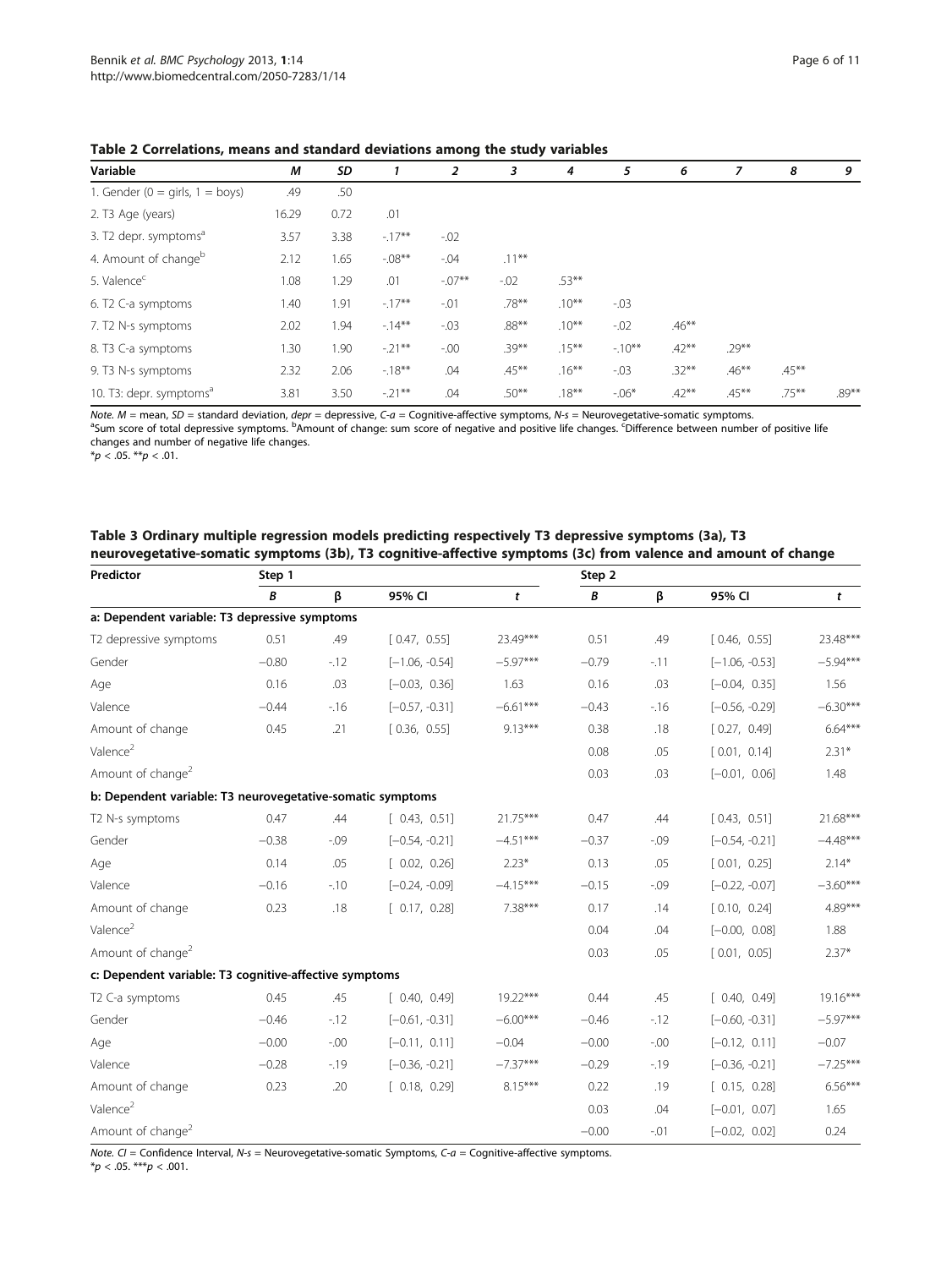<span id="page-6-0"></span>

additional beneficial effects anymore, rather the opposite. The regression coefficient of the specific effect of positive life changes is  $B4$  valence +  $B5$  amount of change =  $(-0.44) + (0.45) = 0.01$ , and the regression coefficient of the specific effect of negative life changes is –B4 valence + B5 amount of change =  $-B4$  valence + B5 amount of change =  $-(-0.44) + (0.45) = 0.89$  (see Table [3](#page-5-0)a).

#### Additional transition analyses

Table 4 presents the Odds ratios (OR) and corresponding 95% confidence intervals (CI's) for the transition from low (T2) to high (T3) levels of depressive symptoms and vice versa. The transition from low to high levels of depressive symptoms was significantly predicted by both Valence and Amount of change. Valence decreased the likelihood of the transition from low to high levels of depressive symptoms, while Amount of change increased its likelihood. The associations of Valence and Amount of change with a transition from high to low levels of depressive symptoms was just the other way around and about equally strong. The effects of Valence

Table 4 Logistic regression models predicting the likelihoods of transition of depressive symptoms

|                   |           | From low to high <sup>a</sup> | From high to low <sup>b</sup> |                  |  |
|-------------------|-----------|-------------------------------|-------------------------------|------------------|--|
|                   | <b>OR</b> | 95% CI                        | ΟR                            | 95% CI           |  |
| Gender            | 0.31      | $[0.20, 0.46]$ ***            | 1.45                          | [0.82, 2.56]     |  |
| Age               | 1.07      | [0.83, 1.39]                  | 0.92                          | [0.63, 1.34]     |  |
| Valence (Pos-Neg) | 0.69      | $[0.60, 0.80]$ ***            | 1.46                          | $[1.14, 1.87]$ * |  |
| Amount of change  | 1.40      | $[1.26, 1.56]$ ***            | 0.80                          | $[0.68, 0.93]$ * |  |

Note.  $OR = odds$  ratio;  $CI = confidence$  interval.

<sup>a</sup>Transition from low to high level of depressive symptoms (increasing versus stable low). <sup>b</sup>Transition from high to low level of depressive symptoms (decreasing versus stable high).

 $*p < .05.$  \*\*\*  $p < .001$ .

and Amount of change were linear rather than nonlinear in this model, that is, the quadratic effects were not significant.

#### Change in neurovegetative-somatic symptoms and cognitive-affective symptoms

Adjusted for gender, age, T2 neurovegetative-somatic or cognitive-affective symptoms and each other, Valence and Amount of change were associated with both neurovegetative-somatic and cognitive-affective symptoms (see respectively Table [3b](#page-5-0) and [3c](#page-5-0)). Valence had a negative effect and Amount of change had a positive effect on the two symptom dimensions. Valence predicted cognitiveaffective symptoms better than neurovegetative-somatic symptoms  $(t = -3.21, p = .001)$ , while there was no difference for amount of change.

#### Discussion

The aim of the present study was to obtain a better understanding of the influence of positive life changes on depression by decomposing life changes into a valence and an amount of change component. The first hypothesis was that valence and amount of life change are independently associated with depressive symptoms. The results are in accordance with this expectation. The second hypothesis, that valence and amount of life change would demonstrate curvilinear associations with depressive symptoms, was partially supported by our data. We found a curvilinear association between valence and depressive symptoms, but not between amount of life change and depressive symptoms. Finally, we hypothesized that valence would be relatively strongly associated with cognitive-affective symptoms and amount of change with neurovegetative-somatic symptoms. Although all associations were statistically significant, valence was more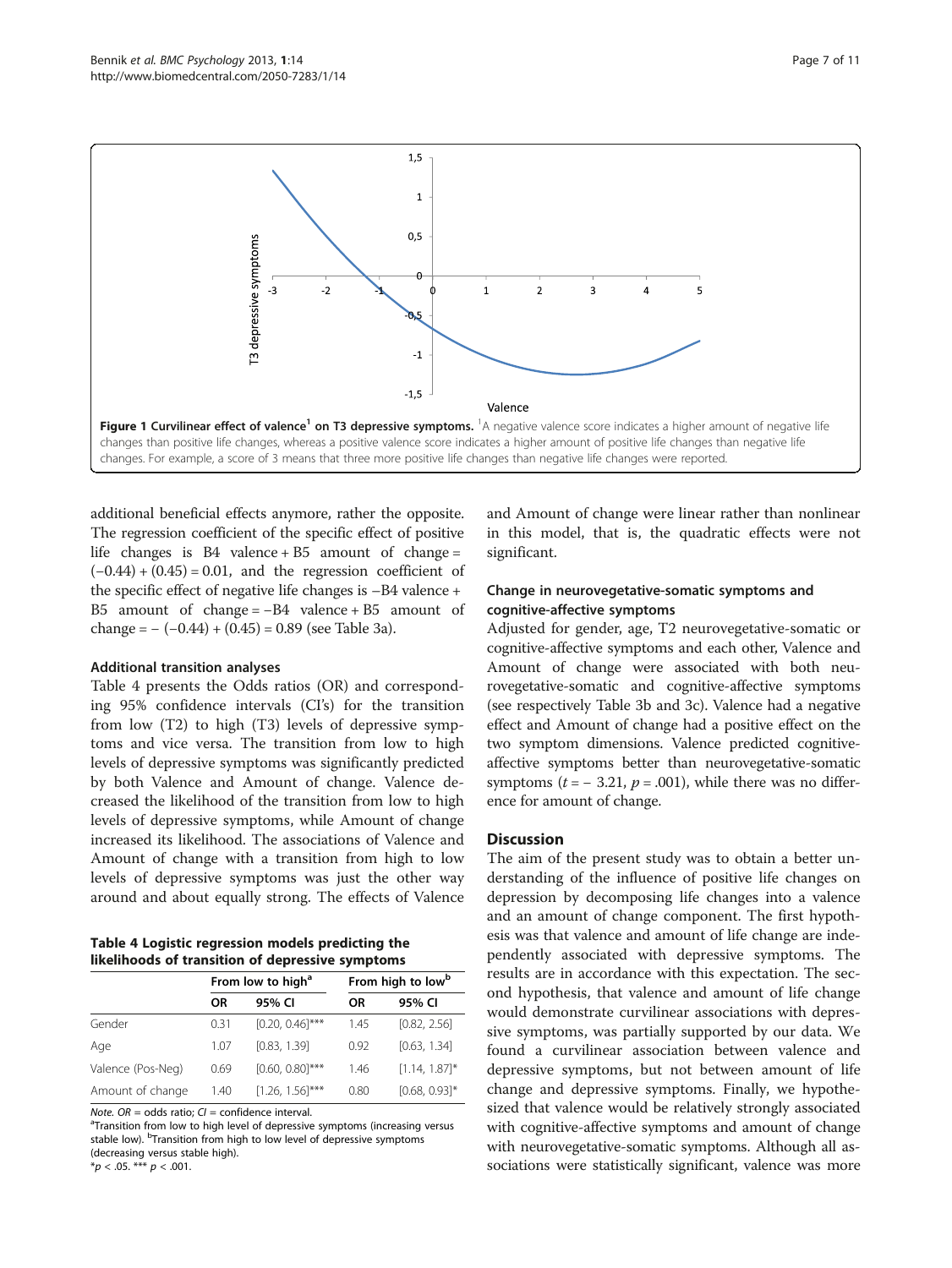strongly associated with cognitive-affective than with neurovegetative-somatic symptoms, in accordance with the hypothesis. The effects of amount of life change were about equally strong for both symptom dimensions.

The findings of the current study commensurate with those of Dohrenwend ([1973](#page-9-0)) and Fontana et al. ([1979](#page-9-0)), who notified that both the amount of life change and unpleasantness predict mental health problems. They are in contrast with studies of Gersten et al. ([1974](#page-9-0)), Vinokur and Selzer ([1975\)](#page-10-0), Ross and Mirowsky ([1979](#page-9-0)) and Mueller et al. ([1977](#page-9-0)) indicating that unpleasantness is a better predictor of mental health problems than the amount of life change. These inconsistent findings may be caused by the use of different measures of (un)pleasantness. Gersten et al. ([1974\)](#page-9-0), Vinokur and Selzer ([1975](#page-10-0)), Ross and Mirowsky ([1979](#page-9-0)) and Mueller et al. ([1977](#page-9-0)) used independent scores of pleasantness and unpleasantness in addition to balance scores (the number of pleasant life changes minus the number of unpleasant life changes or vice versa), whereas Dohrenwend [\(1973](#page-9-0)) and Fontana et al. [\(1979\)](#page-9-0) only used balance scores. The use of balance scores was criticized by Vinokur and Selzer ([1975](#page-10-0)), who pointed out that pleasant life changes are not significantly associated with mental health problems and cause high error variance in the balance score. As outlined in the Introduction of this article, the lack of effects of positive life changes may be due to two opposite life change-related forces: pleasantness versus the adjustment required by changes. By adjusting the effect of pleasantness (valence) for the influence of amount of change and vice versa, we were able to analyze their independent effects on depressive symptoms. Furthermore, by taking into account the total amount of change, two persons with the same valence score but with other absolute numbers of positive and negative life changes would have different predictive values for depressive symptoms, because their scores for amount of change are different.

Although perhaps not immediately evident, our findings are in accordance with previous studies suggesting that the (inverse) effects of positive life changes on depressive symptoms are small (Needles & Abramson, [1990](#page-9-0); Sarason et al., [1978](#page-9-0)). When accounting for amount of change, an excess of positive life changes was associated with fewer depressive symptoms. However, the effects were curvilinear and revealed that these beneficial effects of positive life changes on depressive symptoms were less strong than the detrimental effects of negative life changes. More than three positive life changes relative to negative life changes did not have additional beneficial effects anymore, rather the opposite.

The effect sizes found in our study were small. Our whole model explained 32 percent of the variance of T3 depression, with T2 depression accounting for two third of this explained variance. Gender, valence and amount

of change explained the other one third of the variance. Although the proportion explained variance of the quadratic terms is small (0.7 percent) and appears of small clinical relevance, adding the quadratic terms to the model significantly improved the model which has resulted in our conclusion that the effect of valence was rather curvilinear than linear. This proportion is small, because it reflects the unique explained variance of the quadratic effects of valence and amount of change up and above the linear effects of valence and amount of change.

The hypothesis that valence is more strongly associated with cognitive-affective symptoms and amount of life change more strongly with neurovegetative-somatic symptoms, was partially confirmed. Contrary to our hypothesis, the amount of life change was approximately similar associated with both symptom dimensions. Possibly, cognitive-affective symptoms are indirect consequences of neurovegetative-somatic symptoms. In burnout for example, exhaustion is the core symptom, but it is accompanied by cognitive-affective symptoms (Schaufeli & Enzmann, [1998](#page-10-0)). Since we could not determine the exact time points of the life changes and changes in depressive symptoms in our study, it is impossible to compare direct and indirect effects of valence and amount of life change on symptom clusters.

Our study has several notable strengths. One important asset is the use of a life changes questionnaire that is symmetrical, in that both positive and negative life changes are assessed with regard to the same domains (romantic relationships, friendships, achievements, family and peer group), and that the items assessing positive and negative life changes only differed with regard to the valence of the life changes. In other words, the number of negative life changes and positive life changes assessed were equal in this study, while previous studies were often hampered by an underrepresentation of positive life changes in their life changes measures (Mueller et al., [1977](#page-9-0)). Another asset is the large sample size compared with most previous studies, which formed an adequate representation of the population of Dutch adolescents (de Winter et al., [2005\)](#page-9-0). Finally, due to the longitudinal design of the TRAILS study, we were able to adjust for pre-event depressive symptoms.

Several limitations require that the results be interpreted with some caution. First, the occurrence of life changes was obtained via self-report rather than interviewer-based measures. Therefore, the relationship between life changes and depressive symptoms might be confounded by the mental health state of the adolescent (Monroe, [2008\)](#page-9-0). This would lead to an overestimation of the size of the positive association between depressive symptoms and negative life changes, and the negative association between depressive symptoms and positive life changes. Because we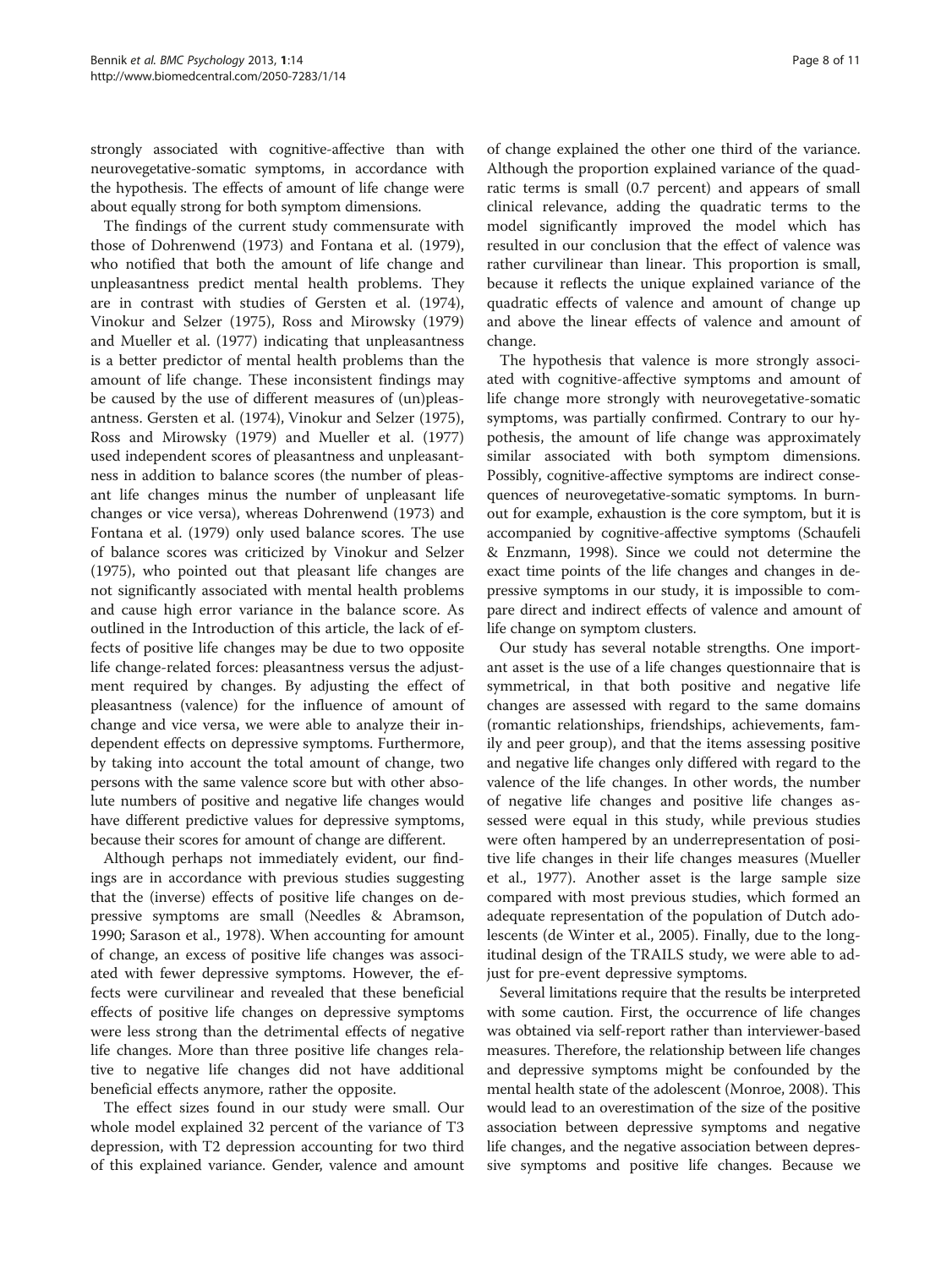found that experiencing a high number of positive life changes was associated with more instead of fewer depressive symptoms, we suspect the confounding effect to be limited at the most. A second limitation is the observational nature of the study which does not allow clarifying causal relationships between life changes and depressive symptoms (Kraemer et al., [1997\)](#page-9-0). Third, the life changes measures involved a simple count of the number of domains in which a change occurred, and the changes were not rated with regard to the amount of required readjustment (e.g. Holmes & Rahe, [1967\)](#page-9-0). The questionnaire used did not allow free responses of the participants to describe which changes took place and therefore we did not have specific information about the changes. However, reported correlations between the number of life changes and readjustment ratings are high (Swearingen & Cohen, [1985](#page-10-0)), and most studies found that a simple sum score of life changes was associated virtually similarly with mental health problems as a life change measure based on readjustment ratings (e.g. Gersten et al., [1974;](#page-9-0) Vinokur & Selzer, [1975](#page-10-0)). Since only five domains were measured our life change measures did not cover all domains of life changes, but we do think that we have measured the most important domains. Possibly more important is that the valence and amount of life change scores are not based on the actual number of life changes, but on the number of life domains in which the adolescent experienced a (positive/negative) change. Part of the adolescents may have experienced multiple life changes within a domain, which was not reflected in the scores. The life change scores used in the present study are therefore presumably an underestimation of the actual score. However, it is unlikely that this underestimation resulted in a systematic bias. The questionnaire used was designed to measure important life changes (potential turning points) rather than more minor life changes, because major life changes have been primarily associated with the onset of depression (e.g. Monroe & Harkness, [2005\)](#page-9-0). Furthermore, we think our approach to measure the number of life domains rather than individual changes also has an important benefit: it provides an indication of the (amount of) areas of stability and instability.

Another limitation of the current study is that wellknown cognitive vulnerability factors influencing the association between (positive) life changes and depressive symptoms were not incorporated in the analyses, including self-esteem (Cohen et al., [1987\)](#page-9-0), neuroticism (Oldehinkel et al., [2000\)](#page-9-0), social support (Jackson & Warren, [2000](#page-9-0)), and attributional style (Needles & Abramson, [1990](#page-9-0)). Therefore, we did not have information about whether the associations of valence and amount of change with depressive symptoms were mediated or moderated by other factors. Individuals with greater cognitive vulnerability may exhibit stronger associations between life changes and depressive symptoms, particularly cognitive-affective symptoms.

It may be interesting for future research to examine whether specific positive life changes are differentially associated with depressive symptoms. The finding that the change component of positive life changes suppressed the beneficial effect of the valence component implies another hypothesis in consequence: positive life changes which require relatively little adjustment have most beneficial effects since they are not overshadowed by the efforts required to adjust to the change. Furthermore, future studies should not only investigate the relationship between life changes and depressive symptoms, but also the relationship between life changes and happiness.

#### Conclusion

The present study demonstrated that amount of life change was associated with more depressive symptoms, whereas a certain amount of excess of positive life changes was related to less depressive symptoms. However, experiencing a large excess of positive life changes did not have any additional beneficial effects, rather the opposite. In other words, more positive life changes relative to negative life changes have the potential to protect against depressive symptoms, yet only when the amount of change is limited. Furthermore, this study encourages examination of the effects of life changes on specific symptom clusters instead of total numbers of depressive symptoms, which is the current standard.

#### Competing interests

The authors declare that they have no competing interests.

#### Authors' contributions

EB reviewed the literature, analysed the data and wrote the drafts of this article. JO and AO contributed to the design of the analysis and interpretation of data and critically reviewed and edited all sections of the article. All authors read and approved the final manuscript.

#### Acknowledgements

This research is part of the TRacking Adolescents' Individual Lives Survey (TRAILS). TRAILS has been financially supported by various grants from the Netherlands Organization for Scientific Research NWO (Medical Research Council program grant GB-MW 940-38-011; ZonMW Brainpower grant 100-001-004; ZonMw Risk Behavior and Dependence grants 60-60600-98-018 and 60-60600-97-118; ZonMw Culture and Health grant 261-98-710; Social Sciences Council mediumsized investment grants GB-MaGW 480-01-006 and GB-MaGW 480-07-001; Social Sciences Council project grants GB-MaGW 457-03-018, GB-MaGW 452-04 -314, and GB-MaGW 452-06-004; NWO large-sized investment grant 175.010.2003.005; NWO Longitudinal Survey and Panel Funding 481-08-013); the Sophia Foundation for Medical Research (projects 301 and 393), the Dutch Ministry of Justice (WODC), the European Science Foundation (EuroSTRESS project FP-006), and the participating universities. Participating centers of TRAILS include various departments of the University Medical Center and University of Groningen, the Erasmus University Medical Center Rotterdam, the University of Utrecht, the Radboud Medical Center Nijmegen, and the Parnassia Bavo group, all in the Netherlands.

#### Received: 13 November 2012 Accepted: 6 August 2013 Published: 21 August 2013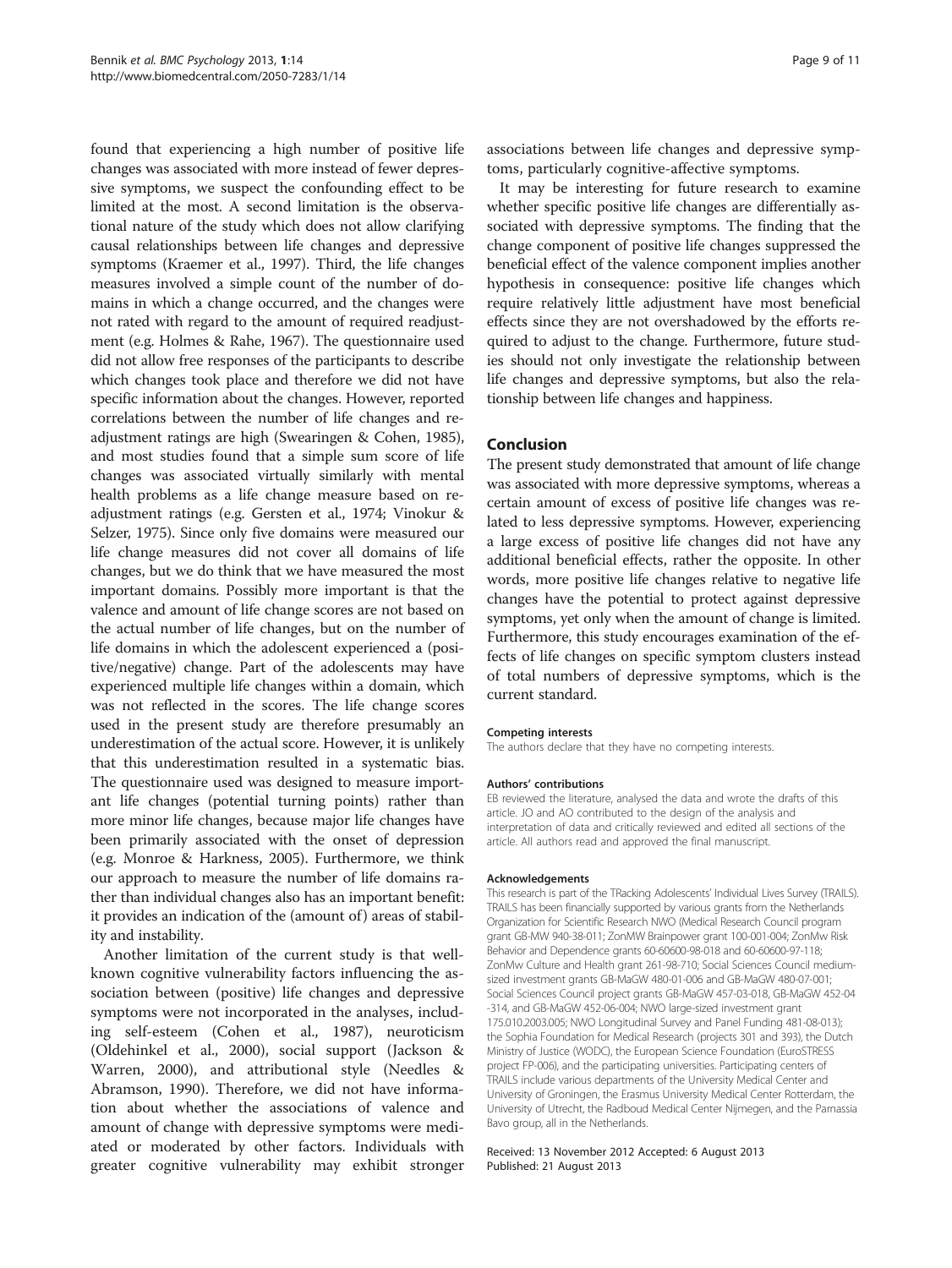#### <span id="page-9-0"></span>**References**

- Abramson, LY, Seligman, ME, & Teasdale, JD. (1978). Learned helplessness in humans: critique and reformulation. J Abnorm Psychol, 87(1), 49–74.
- Abramson, LY, Metalsky, GI, & Alloy, LB. (1989). Hopelessness depression: a theory-based subtype of depression. Psychol Rev, 96(2), 358–372.
- Achenbach, TM, & Rescorla, LA. (2001). Manual for the ASEBA school-age forms and profiles. Burlington, VT: University of Vermont, Research center for children, youth and families.
- Achenbach, TM, Dumenci, L, & Rescorla, LA. (2003). DSM-oriented and empirically based approaches to constructing scales from the same item pools. J Clin Child Adolesc Psychol, 32(3), 328–340.
- Aebi, M, Metzke, CW, & Steinhausen, H. (2009). Prediction of major affective disorders in adolescents by self-report measures. J Affect Disord,  $115(1-2)$ , 140-149.
- Armon, G, Shirom, A, Shapira, I, & Melamed, S. (2008). On the nature of burnoutinsomnia relationships: a prospective study of employed adults. J Psychosom Res, 65(1), 5–12.
- Baumeister, RF, Bratslavsky, E, Finkenauer, C, & Vohs, KD. (2001). Bad is stronger than good. Rev Gen Psychol, 5(4), 323–370.
- Beck, AT. (1987). Cognitive models of depression. J Cogn Psychother, 1(1), 5–37.
- Bennik, EC, Oldehinkel, AJ, & Ormel, J. (2011). Test-retest reliability Turningpoint Questionnaire, Unpublished Manuscript. The Netherlands: University of Groningen.
- Bodner, TE. (2008). What improves with increased missing data imputations? Struct Eq Model, 15(4), 651–675.
- Bosch, NM, Riese, H, Dietrich, A, Ormel, J, Verhulst, FC, & Oldehinkel, AJ. (2009). Preadolescents' somatic and cognitive-affective depressive symptoms are differentially related to cardiac autonomic function and cortisol: the TRAILS study. Psychosom Med, 71(9), 944–950.
- Brilman, E, & Ormel, J. (2001). Life events, difficulties and onset of depressive episodes in later life. Psychol Med, 31(5), 859–869.
- Brown, JD, & McGill, KL. (1989). The cost of good fortune: when positive life events produce negative health consequences. J Pers Soc Psychol, 57(6), 1103–1110.
- Brown, GW, Harris, TO, & Peto, J. (1973). Life events and psychiatric-disorders: II. nature of causal link. Psychol Med, 3(2), 159–176.
- Chen, L, Eaton, W, Gallo, J, & Nestadt, G. (2000). Understanding the heterogeneity of depression through the triad of symptoms, course and risk factors: a longitudinal, population-based study. J Affect Disord, 59(1), 1–11.
- Coddington, RD. (1972). The significance of life events as etiologic factors in the diseases of children: II. a study of a normal population. J Psychosom Res, 16(3), 205–213.
- Cohen, S, & Hoberman, HM. (1983). Positive events and social supports as buffers of life change stress. J App Soc Psychol, 13(2), 99–125.
- Cohen, LH, Burt, CE, & Bjorck, JP. (1987). Life stress and adjustment: Effects of life events experienced by young adolescents and their parents. Dev Psychol, 23(4), 583–592.
- De Graaf, R, Bijl, RV, Ravelli, A, Smit, F, & Vollenbergh, WAM. (2002). Predictors of first incidence of DSM-III-R psychiatric disorders in the general population: findings from the netherlands mental health survey and incidence study. Acta Psychiatr Scand, 106(4), 303–313.
- De Winter, AF, Oldehinkel, AJ, Veenstra, R, Brunnekreef, JA, Verhulst, FC, & Ormel, J. (2005). Evaluation of non-response bias in mental health determinants and outcomes in a large sample of pre-adolescents. Eur J Epidemiol, 20(2), 173–181.
- Dixon, WA, & Reid, JK. (2000). Positive life events as a moderator of stress-related depressive symptoms. J Counsel Dev, 78(3), 343–347.
- Dohrenwend, BS. (1973). Life events as stressors methodological inquiry. J Health Soc Behav, 14(2), 167–175.
- Dohrenwend, BP. (2006). Inventorying stressful life events as risk factors for psychopathology: toward resolution of the problem of intracategory variability. Psychol Bull, 132(3), 477–495.
- Fontana, AF, Hughes, LA, Marcus, JL, & Dowds, BN. (1979). Subjective evaluation of life events. J Consult Clin Psychol, 47(5), 906–911.
- Friis, RH, Wittchen, H, Pfister, H, & Lieb, R. (2002). Life events and changes in the course of depression in young adults. Eur Psychiatry, 17(5), 241–253.
- Gersten, JC, Langner, TS, Eisenberg, JG, & Orzeck, L. (1974). Child behavior and life events: undesirable change or change per se? In BS Dohrenwend & BP Dohrenwend (Eds.), Stressful life events: Their nature and effects (p. 11). Oxford England: John Wiley & Sons.
- Gledhill, J, & Garralda, ME. (2011). The short-term outcome of depressive disorder in adolescents attending primary care: a cohort study. Soc Psychiatry Psychiatr Epidemiol, 46(10), 993–1002.
- Grossi, G, Perski, A, Evengård, B, Blomkvist, V, & Orth-Gomér, K. (2003). Physiological correlates of burnout among women. J Psychosom Res, 55(4), 309–316.
- Hirsch, BJ, Moos, RH, & Reischl, TM. (1985). Psychosocial adjustment of adolescent children of a depressed, arthritic, or normal parent. J Abnorm Psychol, 94(2), 154–164.
- Holmes, TH, & Rahe, RH. (1967). Social readjustment rating scale. J Psychosom Res, 11(2), 213–218.
- Huisman, M, Oldehinkel, AJ, De Winter, A, Minderaa, RB, De Bildt, A, Huizink, AC, & Ormel, J. (2008). Cohort profile: The dutch 'TRacking adolescents' individual lives' survey'; TRAILS. Int J Epidemiol, 37(6), 1227–1235.
- Jackson, Y, & Warren, JS. (2000). Appraisal, social support, and life events: predicting outcome behavior in school-age children. Child Dev, 71(5), 1441–1457.
- Keller, MC, Neale, MC, & Kendler, KS. (2007). Association of different adverse life events with distinct patterns of depressive symptoms. Am J Psychiatry, 164(10), 1521–1622.
- Kendler, KS, Eaves, LJ, Walters, EE, & Neale, MC. (1996). The identification and validation of distinct depressive syndromes in a population-based sample of female twins. Arch Gen Psychiatry, 53(5), 391–399.
- Kessler, RC. (1997). The effects of stressful life events on depression. Annu Rev Psychol, 48, 191–214.
- Kessler, RC, Avenevoli, S, & Merikangas, KR. (2001). Mood disorders in children and adolescents: an epidemiologic perspective. Biol Psychiatry, 49(12), 1002–1014.
- Kraemer, HC, Kazdin, AE, Offord, DR, & Kessler, RC. (1997). Coming to terms with the terms of risk. Arch Gen Psychiatry, 54(4), 337–343.
- Leenstra, AS, Ormel, J, & Giel, R. (1995). Positive life change and recovery from depression and anxiety: a three-stage longitudinal study of primary care attenders. Br J Psychiatry, 166(3), 333–343.
- Lu, L. (1999). Personal or environmental causes of happiness: a longitudinal analysis. J Soc Psychol, 139(1), 79–90.
- Lux, V, & Kendler, KS. (2010). Deconstructing major depression: a validation study of the DSM-IV symptomatic criteria. Psychol Med, 40(10), 1679–1690.
- Mathers, CD, & Loncar, D. (2006). Projections of global mortality and burden of disease from 2002 to 2030. PLoS Med, 3(11), e442.
- Monroe, SM. (2008). Modern approaches to conceptualizing and measuring human life stress. Annu Rev Clin Psychol, 4, 33–52.
- Monroe, SM, & Harkness, KL. (2005). Life stress, the "kindling" hypothesis, and the recurrence of depression: considerations from a life stress perspective. Psychol Rev, 112(2), 417–445.
- Mueller, DP, Edwards, DW, & Yarvis, RM. (1977). Stressful life events and psychiatric symptomatology: change or undesirability? J Health Soc Behav, 18(3), 307–317.
- Needles, DJ, & Abramson, LY. (1990). Positive life events, attributional style, and hopefulness: testing a model of recovery from depression. J Abnorm Psychol, 99(2), 156–165.
- Oldehinkel, AJ, Ormel, J, & Neeleman, J. (2000). Predictors of time to remission from depression in primary care patients: do some people benefit more from positive life change than others? J Abnorm Psychol, 109(2), 299–307.
- Ormel, J, & De Jonge, P. (2011). Unipolar depression and the progression of coronary artery disease: toward an integrative model. Psychother Psychosom, 80(5), 264–274.
- Ormel, J, & Wohlfarth, T. (1991). How neuroticism, long-term difficulties, and life situation change influence psychological distress - a longitudinal model. J Pers Soc Psychol, 60(5), 744–755.
- Overbeek, G, Vermulst, A, De Graaf, R, Ten Have, M, Engels, R, & Scholte, R. (2010). Positive life events and mood disorders: longitudinal evidence for an erratic lifecourse hypothesis. J Psychiatr Res, 44(15), 1095–1100.
- Paykel, ES, Prusoff, BA, & Uhlenhut, EH. (1971). Scaling of life events. Arch Gen Psychiatry, 25(4), 340–347.
- Reich, JW, & Zautra, A. (1981). Life events and personal causation: some relationships with satisfaction and distress. J Pers Soc Psychol, 41(5), 1002–1012.
- Ross, CE, & Mirowsky, J. (1979). A comparison of life-event-weighting schemes: change, undesirability, and effect-proportional indices. J Health Soc Behav, 20(2), 166–177.
- Sarason, IG, Johnson, JH, & Siegel, JM. (1978). Assessing the impact of life changes: Development of the life experiences survey. J Consult Clin Psychol, 46(5), 932–946.